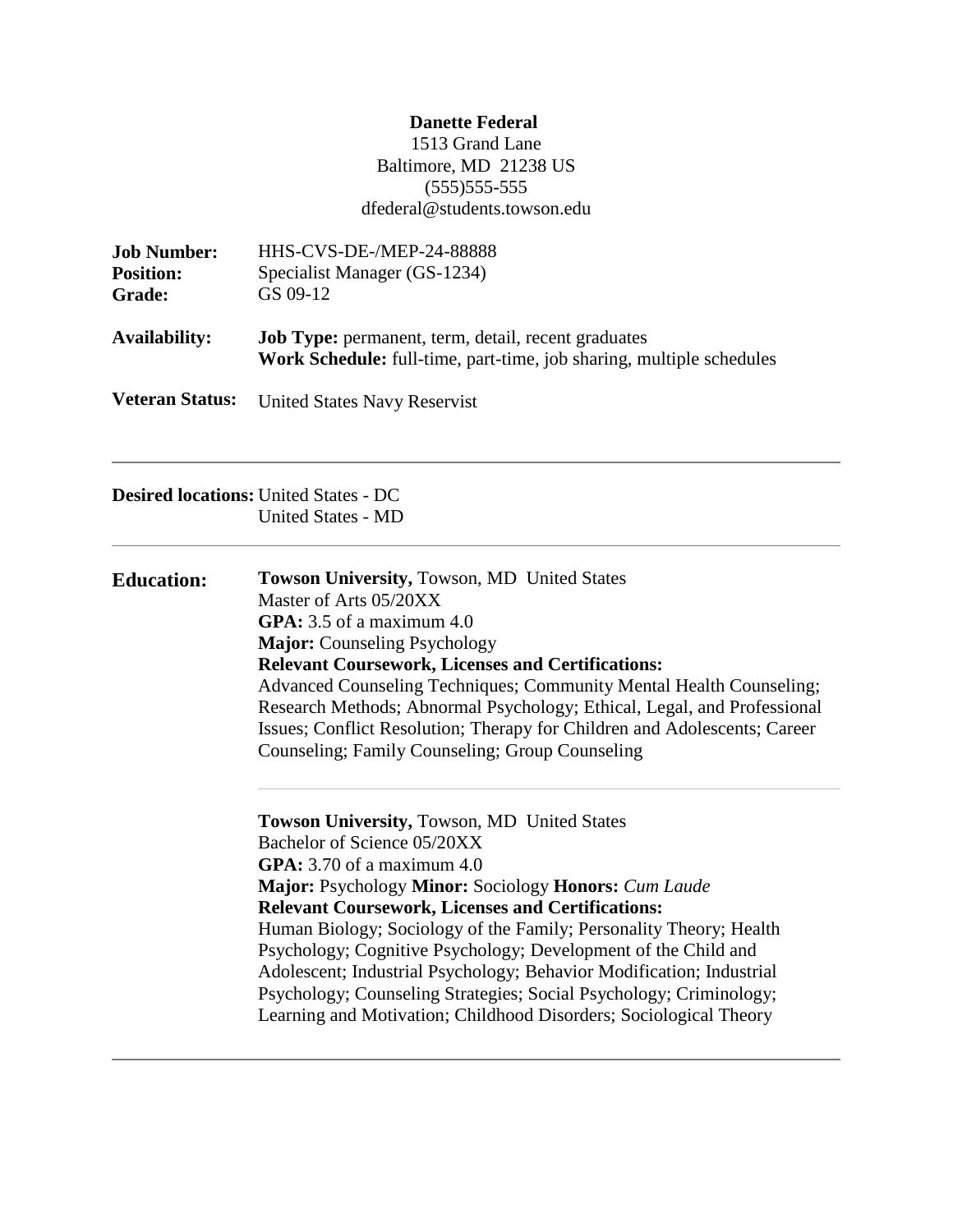| Work               | <b>Towson University Career Center</b> |
|--------------------|----------------------------------------|
| <b>Experience:</b> | 8000 York Road                         |
|                    | Towson, MD 21252 United States         |

### **08/20XX – present Hours per week:** 20 **Graduate Assistant Duties, Accomplishments and Related Skills:**

Meet with students one-on-one for career assistance, approximately 10 hours per week. Conduct appointments such as resume/cover letter review, mock interview, personal statement review, job/internship search strategies, and social media appointments. Maintain high levels of career-related knowledge through webinars and ongoing training. Research, develop, and plan events that assist students in their career development including the College of Liberal Arts Symposium and The "How-To's" of Graduate School Series. Facilitate student engagement through satellite hours across campus and conduct on-the-spot resume/cover letter reviews with current Towson students. Review employer internship postings for compliance with the latest internship standards and communicate potential concerns to employers. **Supervisor**: Corey Career (410-704-000), may be contacted.

### **United States Navy**

123 Bay Drive Virginia Beach, VA 2000 United States

### **04/20XX – 04/20XX**

**Hours per week:** 40

# **Petty Officer Second Class, Riverine Squadron One Duties, Accomplishments and Related Skills:**

Served as warfare specialist and Riverine leader. Demonstrated professional knowledge necessary to effectively utilize equipment in high stress environments. Awarded sailor of the quarter in 2011 and nominated for sailor of the year in 2012. Served as the youngest, most junior Riverine Patrol Boat Captain and Instructor.

**Supervisor**: Gary Grayson (443-000-5500), may be contacted.

### **City Services Group**

678 City Drive Cityville, MD 21554 United States

**03/20XX – 07/20XX Hours per week:** 20 **Mental Health Direct Support Specialist Duties, Accomplishments and Related Skills:**